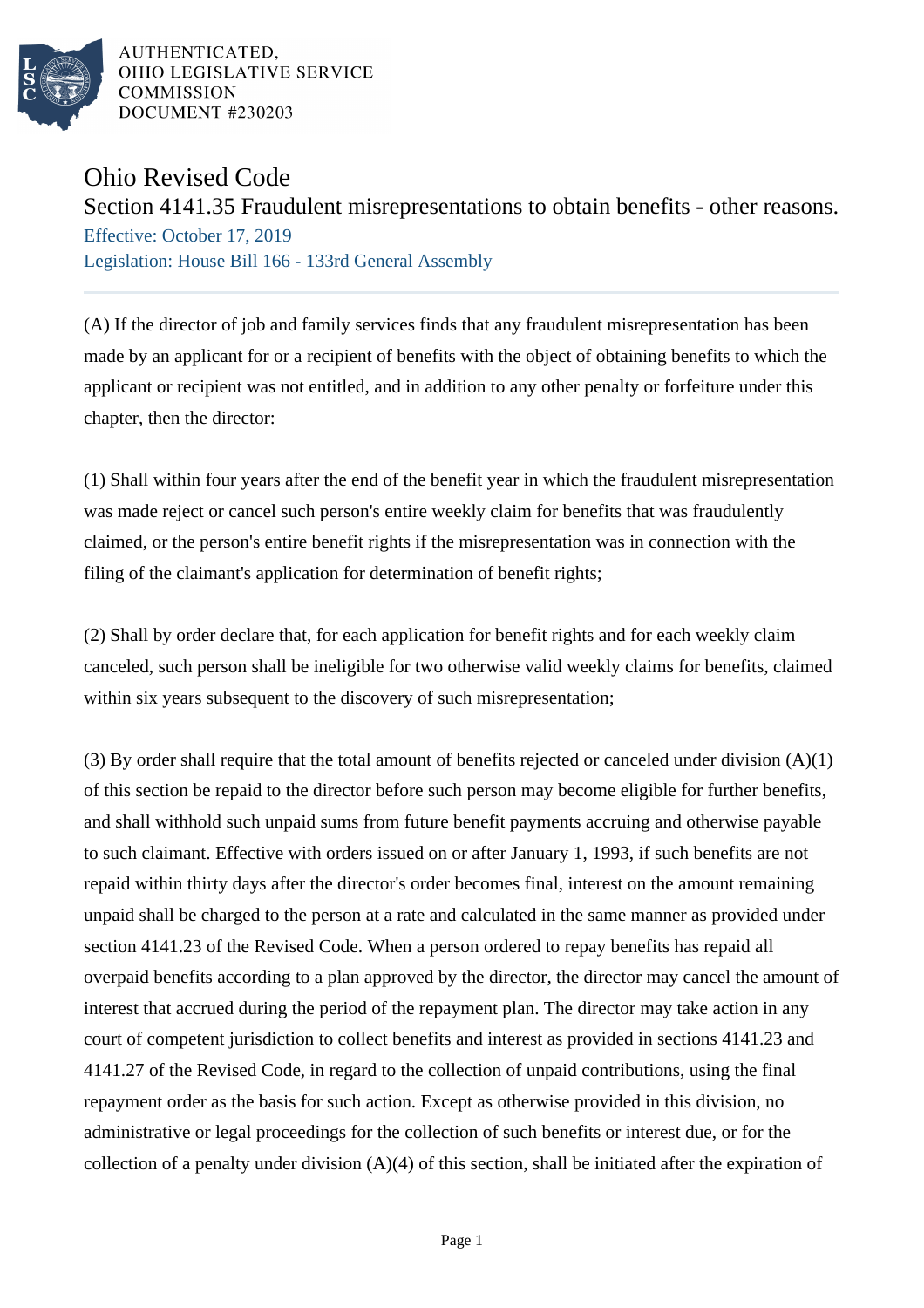

## AUTHENTICATED. OHIO LEGISLATIVE SERVICE **COMMISSION DOCUMENT #230203**

six years from the date on which the director's order requiring repayment became final and the amount of any benefits, penalty, or interest not recovered at that time, and any liens thereon, shall be canceled as uncollectible. The time limit for instituting proceedings shall be extended by the period of any stay to the collection or by any other time period to which the parties mutually agree.

(4) Shall, for findings made on or after October 21, 2013, by order assess a mandatory penalty on such a person in an amount equal to twenty-five per cent of the total amount of benefits rejected or canceled under division (A)(1) of this section. The first sixty per cent of each penalty collected under division (A)(4) of this section shall be deposited into the unemployment compensation fund created under section 4141.09 of the Revised Code and shall be credited to the mutualized account, as provided in division  $(B)(2)(g)$  of section 4141.25 of the Revised Code. The remainder of each penalty collected shall be deposited into the unemployment compensation special administrative fund created under section 4141.11 of the Revised Code.

(5) May take action to collect benefits fraudulently obtained under the unemployment compensation law of any other state or the United States or Canada. Such action may be initiated in the courts of this state in the same manner as provided for unpaid contributions in section 4141.41 of the Revised Code.

(6) May take action to collect benefits that have been fraudulently obtained from the director, interest pursuant to division (A)(3) of this section, and court costs, through attachment proceedings under Chapter 2715. of the Revised Code and garnishment proceedings under Chapter 2716. of the Revised Code.

(B) If the director finds that an applicant for benefits has been credited with a waiting period or paid benefits to which the applicant was not entitled for reasons other than fraudulent misrepresentation, the director shall:

(1)(a) Within six months after the determination under which the claimant was credited with that waiting period or paid benefits becomes final pursuant to section 4141.28 of the Revised Code, or within three years after the end of the benefit year in which such benefits were claimed, whichever is later, by order cancel such waiting period and require that such benefits be repaid to the director or be withheld from any benefits to which such applicant is or may become entitled before any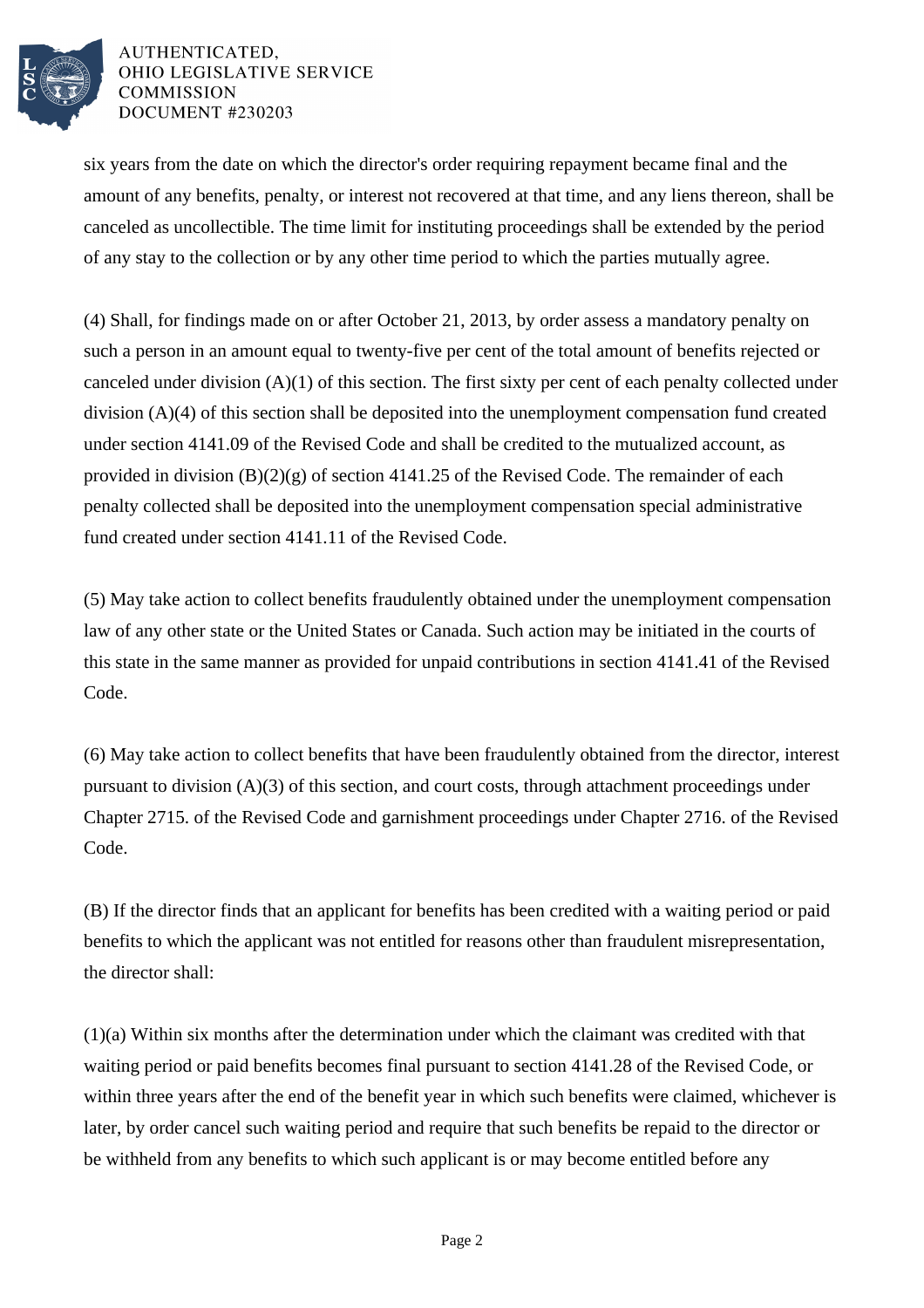

## AUTHENTICATED. OHIO LEGISLATIVE SERVICE **COMMISSION DOCUMENT #230203**

additional benefits are paid, provided that the repayment or withholding shall not be required where the overpayment is the result of the director's correcting a prior decision due to a typographical or clerical error in the director's prior decision, or an error in an employer's report under division (G) of section 4141.28 of the Revised Code.

(b) The limitation specified in division  $(B)(1)(a)$  of this section shall not apply to cases involving the retroactive payment of remuneration covering periods for which benefits were previously paid to the claimant. However, in such cases, the director's order requiring repayment shall not be issued unless the director is notified of such retroactive payment within six months from the date the retroactive payment was made to the claimant.

(2) The director may, by reciprocal agreement with the United States secretary of labor or another state, recover overpayment amounts from unemployment benefits otherwise payable to an individual under Chapter 4141. of the Revised Code. Any overpayments made to the individual that have not previously been recovered under an unemployment benefit program of the United States may be recovered in accordance with section 303(g) of the "Social Security Act" and sections 3304(a)(4) and 3306(f) of the "Federal Unemployment Tax Act," 53 Stat. 183 (1939), 26 U.S.C.A. 3301 to 3311.

(3) If the amounts required to be repaid under division (B) of this section are not recovered within three years from the date the director's order requiring payment became final, initiate no further action to collect such benefits and the amount of any benefits not recovered at that time shall be canceled as uncollectible, provided that the time limit for collection shall be extended by the period of any stay to the collection or by any other time period to which the parties mutually agree.

(C) The appeal provisions of sections 4141.281 and 4141.282 of the Revised Code shall apply to all orders and determinations issued under this section, except that an individual's right of appeal under division (B)(2) of this section shall be limited to this state's authority to recover overpayment of benefits.

(D) The director shall deposit any repayment collected under this section that the director determines to be payment of interest or court costs into the unemployment compensation special administrative fund established pursuant to section 4141.11 of the Revised Code.